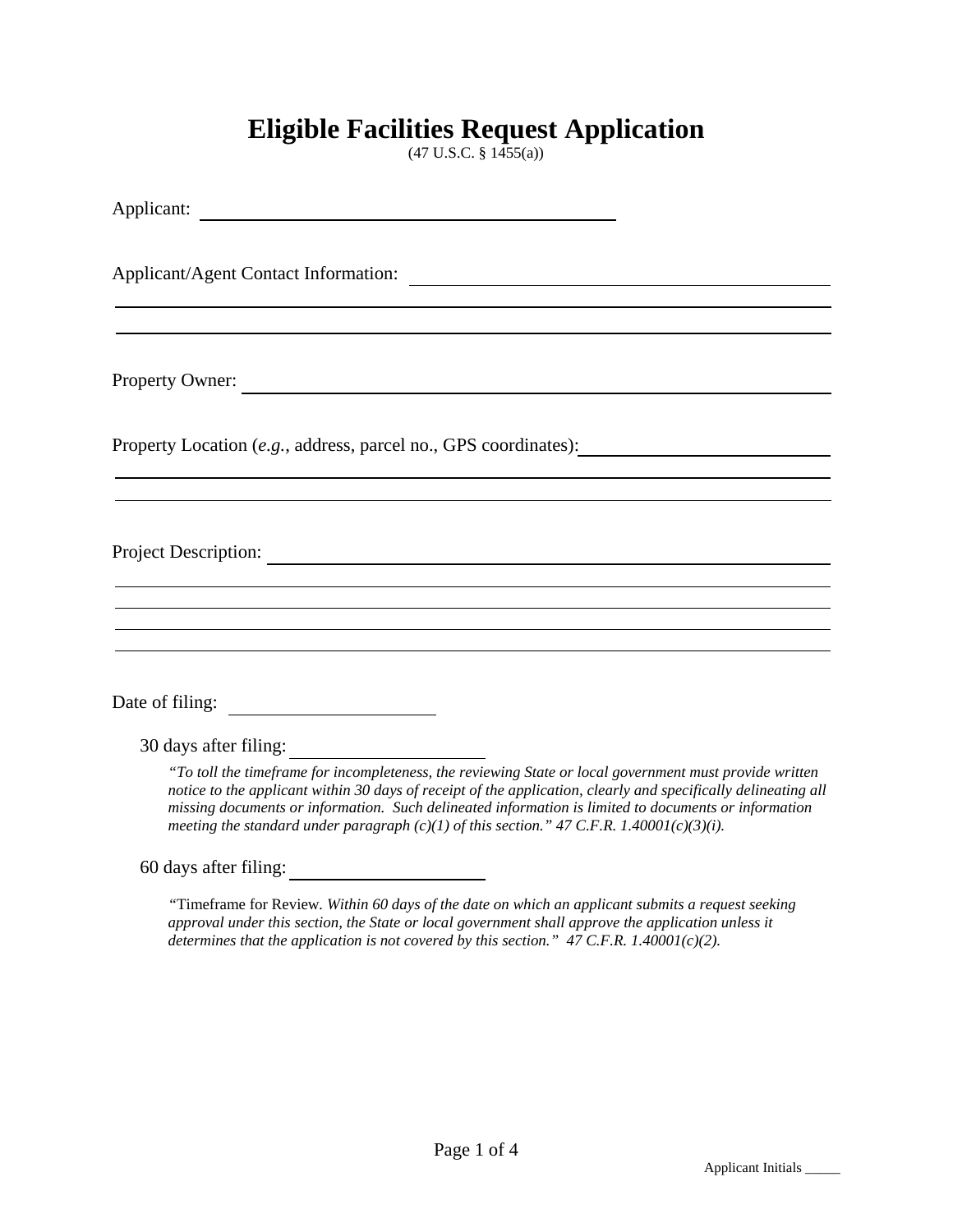#### 1. Is the proposed modification an **Eligible Support Structure**? Please check the applicable boxes:

*An "Eligible Support Structure" means "Any tower or base station as defined in this section, provided that it is existing at the time the relevant application is filed with the State or local government under this section." 47 C.F.R. 1.40001(b)(4).* 

☐ *"Tower" means "Any structure built for the sole or primary purpose of supporting any Commissionlicensed or authorized antennas and their associated facilities, including structures that are constructed for wireless communications services including, but not limited to, private, broadcast, and public safety services, as well as unlicensed wireless services and fixed wireless services such as microwave backhaul, and the associated site." 47 C.F.R. 1.40001(b)(9).*

*Or* 

☐ *"Base Station" means "A structure or equipment at a fixed location that enables Commission-licensed or authorized wireless communications between user equipment and a communications network. The term does not encompass a tower as defined in this subpart or any equipment associated with a tower.* 

*(i) The term includes, but is not limited to, equipment associated with wireless communications services such as private, broadcast, and public safety services, as well as unlicensed wireless services and fixed wireless services such as microwave backhaul.* 

*(ii) The term includes, but is not limited to, radio transceivers, antennas, coaxial or fiber-optic cable, regular and backup power supplies, and comparable equipment, regardless of technological configuration (including Distributed Antenna Systems and small-cell networks).* 

*(iii) The term includes any structure other than a tower that, at the time the relevant application is filed with the State or local government under this section, supports or houses equipment described in paragraphs (b)(1)(i)-(ii) of this section that has been reviewed and approved under the applicable zoning or siting process, or under another State or local regulatory review process, even if the structure was not built for the sole or primary purpose of providing such support.* 

*(iv) The term does not include any structure that, at the time the relevant application is filed with the State or local government under this section, does not support or house equipment described in paragraphs (b)(1)(i)-(ii) of this section."* 

*47 C.F.R. 1.40001(b)(1).* 

*And* 

☐ *"Existing" – "A constructed tower or base station is existing for purposes of this section if it has been reviewed and approved under the applicable zoning or siting process, or under another State or local regulatory review process, provided that a tower that has not been reviewed and approved because it was not in a zoned area when it was built, but was lawfully constructed, is existing for purposes of this definition." 47 C.F.R. 1.40001(b)(5).*

2. What is the **baseline height** of the Eligible Support Structure? Please complete the Baseline Height Worksheet and insert baseline height here \_\_\_\_\_\_\_. For modifications that will not change the height of the Eligible Support Structure, insert "N/A."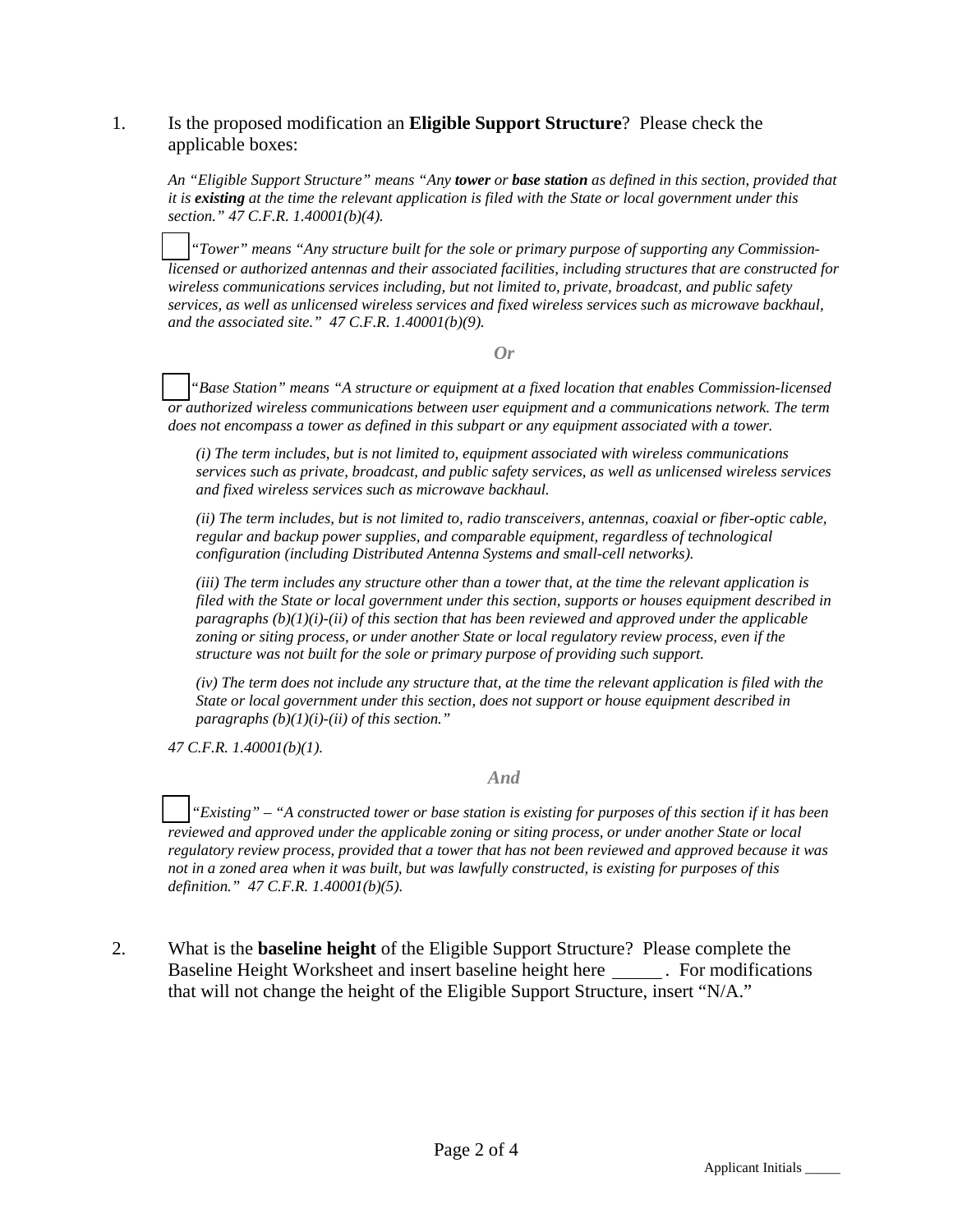#### 3. Is the proposed modification an **Eligible Facilities Request**?

*An "Eligible Facilities Request" means "Any request for modification of an existing tower or base station that does not substantially change the physical dimensions of such tower or base station, involving:* 

*(i) collocation of new transmission equipment;* 

*(ii) removal of transmission equipment; or* 

*(iii) replacement of transmission equipment."* 

*47 C.F.R. 1.40001(b)(3); 47 U.S.C.1445(a).* 

*"Collocation" means "The mounting or installation of transmission equipment on an eligible support structure for the purpose of transmitting and/or receiving radio frequency signals for communications purposes." 47 C.F.R. 1.40001(b)(2).* 

*"Transmission equipment" means "Equipment that facilitates transmission for any Commission-licensed or authorized wireless communication service, including, but not limited to, radio transceivers, antennas, coaxial or fiber-optic cable, and regular and backup power supply. The term includes equipment associated with wireless communications services including, but not limited to, private, broadcast, and public safety services, as well as unlicensed wireless services and fixed wireless services such as microwave backhaul." 47 C.F.R. 1.40001(b)(8).*

3.1 Please check all applicable boxes that describe the proposed modification:

☐ Collocation of new transmission equipment

☐ Removal of transmission equipment

☐ Replacement of transmission equipment

3.2 Please complete the Substantial Change Worksheet to determine if the proposed modification **substantially changes the physical dimensions** of the Eligible Support Structure. Based on the Substantial Change Worksheet, will the proposed modification substantially changes the physical dimensions of the Eligible Support Structure? If you answered "Yes," stop because the application is not an eligible facilities request.

4. Compliance with State and Federal regulations and codes. The proposed modification–

#### *Check all applicable boxes*

Will comply with FCC regulations regarding human exposure to radio frequency electromagnetic fields

Will comply with Federal Aviation Administration (FAA) and FCC tower lighting **requirements** 



Will comply with applicable state environmental regulations

Will comply with applicable building codes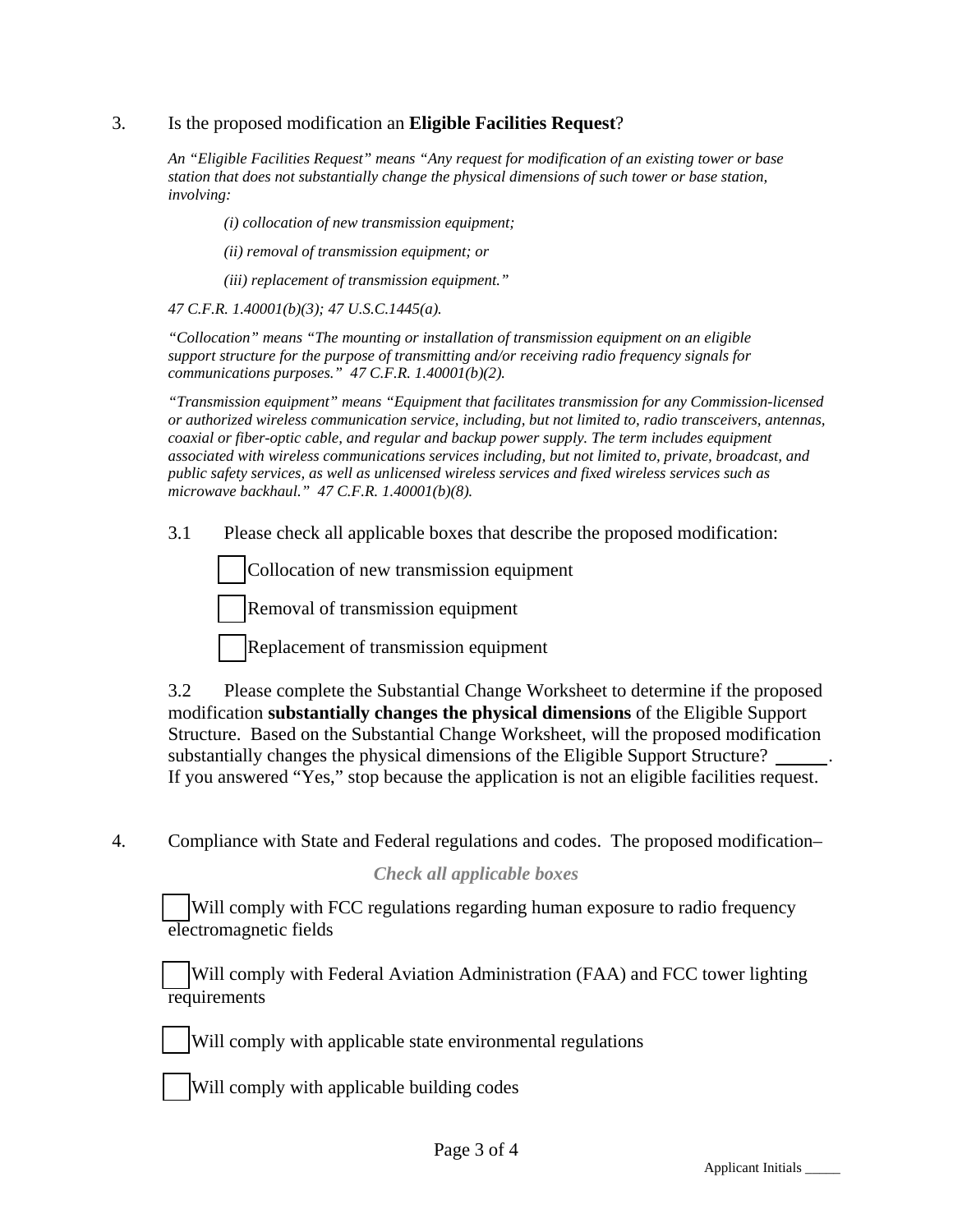Will comply with applicable fire codes

Will comply with other non-discretionary and generally applicable structural and safety codes

Will comply with Section 106 historic preservation review, if applicable

Will comply with the National Environmental Policy Act (NEPA), if applicable

### 5. Attachments:

☐ Completed Baseline Height Worksheet

Completed Substantial Change Worksheet

Letter of authorization

Applicable non-discretionary permit fees

☐ Building drawings, including site details and plans

Documentation of property rights to site

Prior approval for Eligible Support Structure

☐ Other: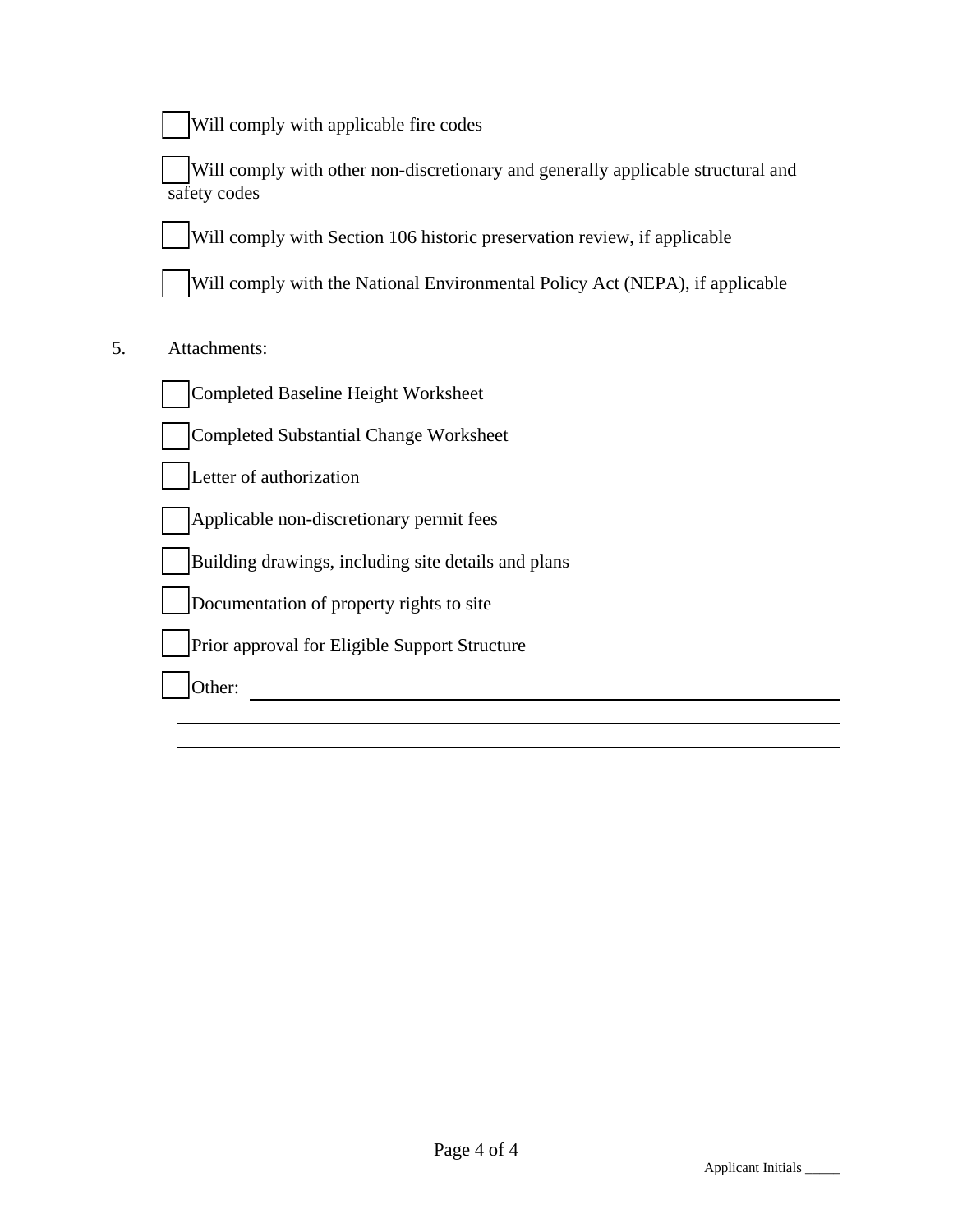## **Baseline Height Worksheet**

1. Does the application seek approval for collocation or replacement of transmission equipment?

> No. Stop, the height will not increase for removal of transmission equipment. Continue to #7 and respond "N/A."

| × |
|---|
|   |

 $\text{es.}$  Continue to #2.

2. Was the tower or base station subject to previous review and approval by the local jurisdiction (as *originally built or as modified* to its current state)?

Yes. Continue to #3.

No. Does the application seek to modify a tower or base station that was in a zoned area when built?

- A.  $\vert$  No. Was the tower or base station lawfully constructed?
	- i.  $\vert$  Yes. Continue to #3.
	- ii.  $\vert$  No. Stop, the application is not an Eligible Facilities Request.
- B.  $\vert$  Yes. Stop, the application is not an Eligible Facilities Request (because the tower or base station is not considered "existing").

3. Does the application seek to collocate transmission equipment that will be separated horizontally on a base station (such as on a rooftop)?

A.  $\vert$  Yes. Continue to #7. The baseline height is that of the original support structure (e.g., the height of the rooftop, penthouse).

- 4. Has the tower or base station been *modified* per a previous approval by the local jurisdiction?
	- A.  $\vert$  No. Continue to #7. The baseline height is the originally-approved height of the tower or base station.
	- B. **Property** Pres. Continue to #5.

B. • No. Continue to #4.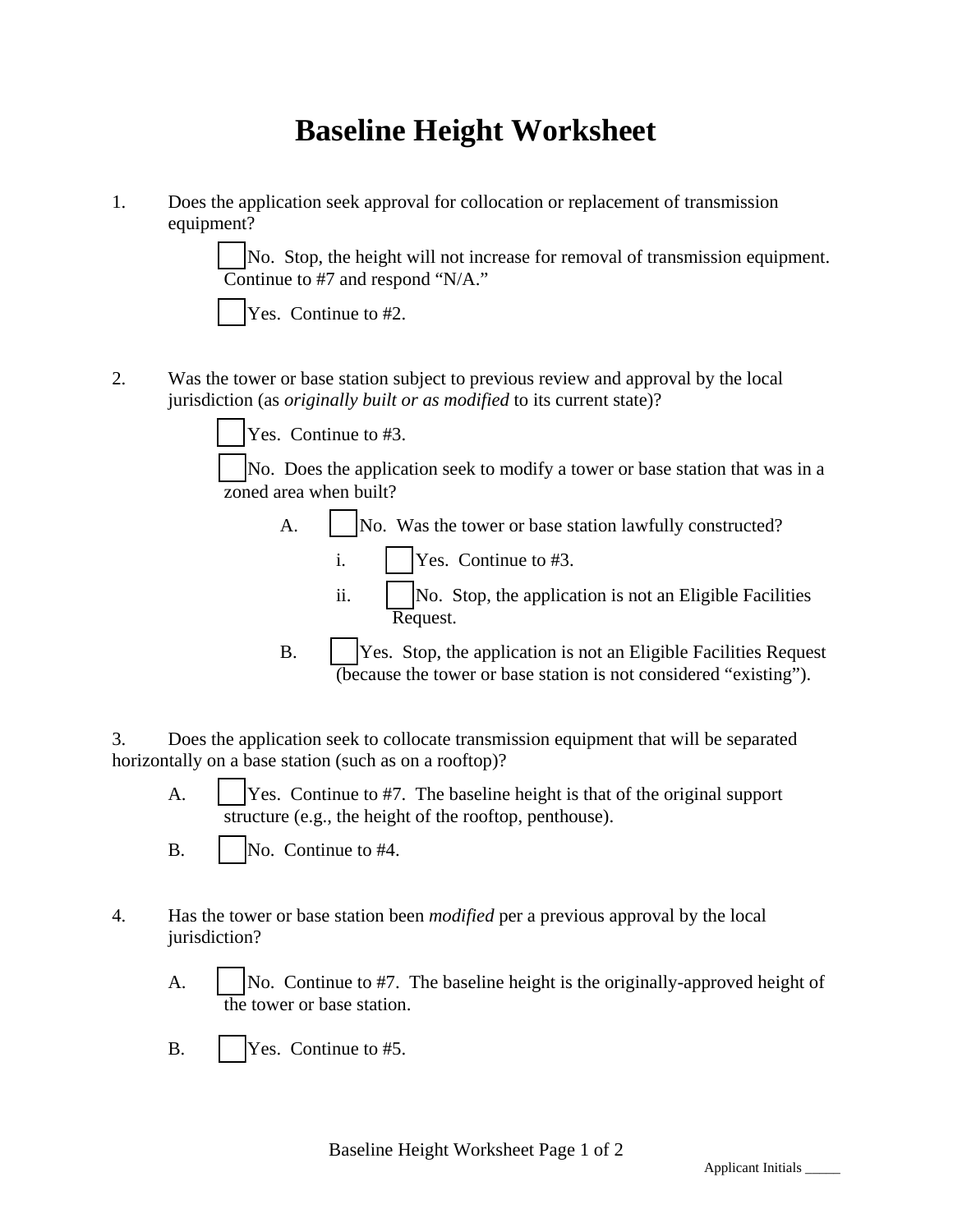- 5. Was the tower or base station modified based on approval by the local jurisdiction issued before February 17, 2012?<sup>1</sup>
	- A. **Property** Yes. Continue to #6.

 $\overline{a}$ 

- B.  $\vert$  No. Continue to #7. The baseline height is the height of the tower or base station as of February 17, 2012.
- 6. Was the tower or base station modified to the maximum height approved by the local jurisdiction per any approval(s) before February 17, 2012?
	- A.  $\vert$  Yes. Continue to #7. The baseline height is the existing height of the tower or base station.
	- B.  $\vert$  No. Continue to #7. The baseline height is the height as approved by the local jurisdiction before February 17, 2012.
- 7. Insert baseline height here and at item 2 to the Eligible Facilities Request Application.

<sup>&</sup>lt;sup>1</sup> The Spectrum Act was passed by Congress on February 17, 2012 and signed into law by the President on February 22, 2012. The FCC's Report and Order and regulations refer to the date of passage rather than date of enactment as the trigger for the analysis. Approvals issued after February 17, 2012 do not affect the baseline dimensions for determining whether an application proposes a substantial change.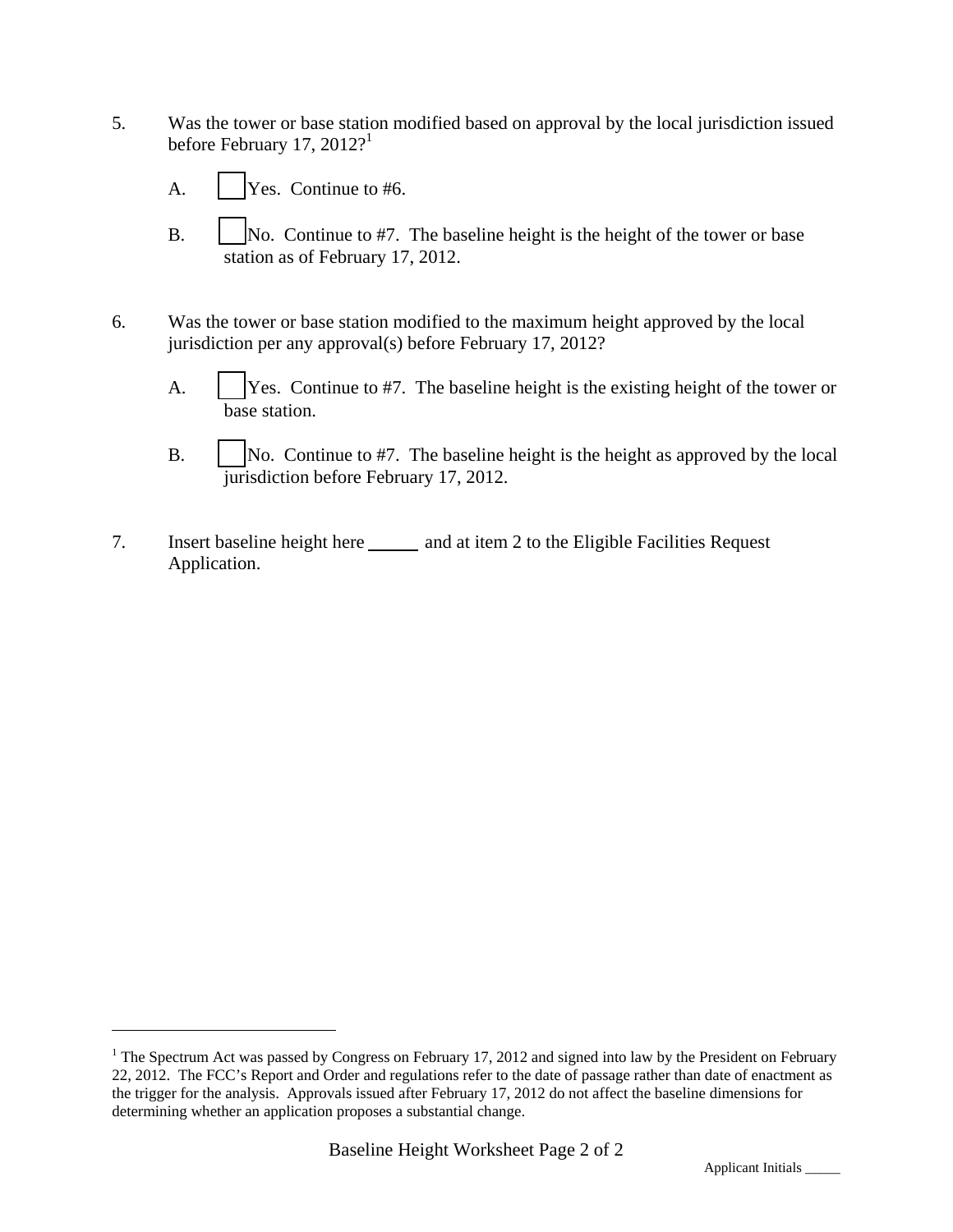# **Substantial Change Worksheet**

Definition of "Substantial Change":

*"Substantial Change" means "A modification substantially changes the physical dimensions of an eligible support structure if it meets any of the following criteria:* 

*(i) for towers other than towers in the public rights-of-way, it increases the height of the tower by more than 10% or by the height of one additional antenna array with separation from the nearest existing antenna not to exceed twenty feet, whichever is greater; for other eligible support structures, it increases the height of the structure by more than 10% or more than ten feet, whichever is greater;* 

*(A) Changes in height should be measured from the original support structure in cases where deployments are or will be separated horizontally, such as on buildings' rooftops; in other circumstances, changes in height should be measured from the dimensions of the tower or base station, inclusive of originally approved appurtenances and any modifications that were approved prior to the passage of the Spectrum Act.* 

*(ii) for towers other than towers in the public rights-of-way, it involves adding an appurtenance to the body of the tower that would protrude from the edge of the tower more than twenty feet, or more than the width of the tower structure at the level of the appurtenance, whichever is greater; for other eligible support structures, it involves adding an appurtenance to the body of the structure that would protrude from the edge of the structure by more than six feet;* 

*(iii) for any eligible support structure, it involves installation of more than the standard number of new equipment cabinets for the technology involved, but not to exceed four cabinets; or, for towers in the public rights-of-way and base stations, it involves installation of any new equipment cabinets on the ground if there are no pre-existing ground cabinets associated with the structure, or else involves installation of ground cabinets that are more than 10% larger in height or overall volume than any other ground cabinets associated with the structure;* 

*(iv) it entails any excavation or deployment outside the current site*<sup>2</sup>;

*(v) it would defeat the concealment elements of the eligible support structure; or* 

 *(vi) it does not comply with conditions associated with the siting approval of the construction or modification of the eligible support structure or base station equipment, provided however that this limitation does not apply to any modification that is noncompliant only in a manner that would not exceed the thresholds identified in § 1.40001(b)(7)(i)-(iv).*"

*47 C.F.R. 1.40001(b)(7).* 

 $\overline{a}$ 

1. Check the box that describes the Eligible Support Structure:

Base station. Continue to #2.

Tower located in the public right-of-way. Continue to #2.

Tower located outside of the public right-of-way. Continue to #3.

<sup>2</sup> *"Site" – "For towers other than towers in the public rights-of-way, the current boundaries of the leased or owned property surrounding the tower and any access or utility easements currently related to the site, and, for other eligible support structures, further restricted to that area in proximity to the structure and to other transmission equipment already deployed on the ground." 47 C.F.R. 1.40001(b)(6).*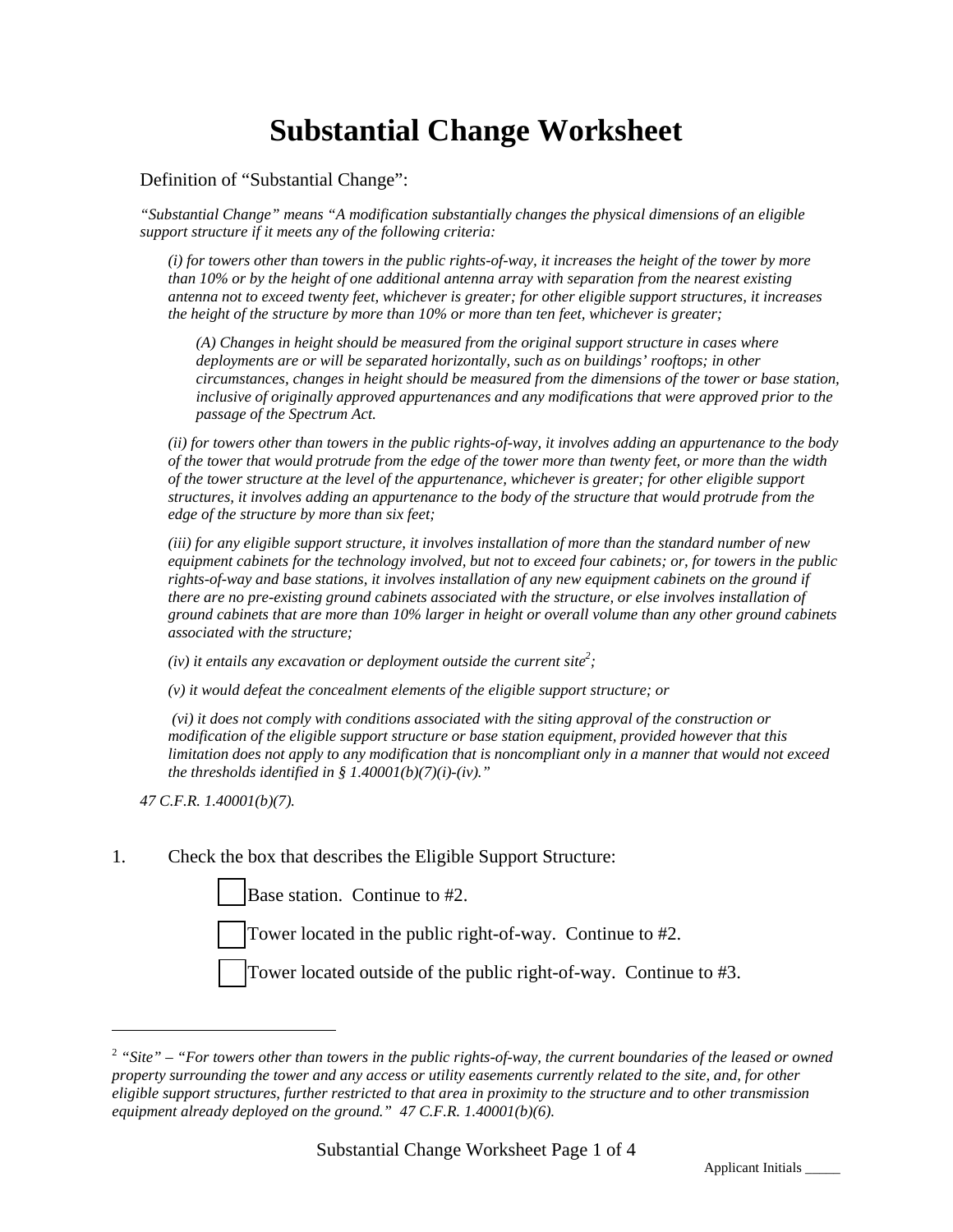2. Answer the following questions about the proposed modification and proceed as instructed:

A. Is the baseline height for the Eligible Support Structure greater than 100 feet?

☐ Yes. Continue to item 2B. No. Continue to item 2C.

B. Does the proposed modification increase height by more than 10% of the baseline height?

> Yes. Continue to item 11. No. Continue to item 2D.

C. Does the proposed modification increase height by more than 10 feet?

| $\vert$ Yes. Continue to item 11. |
|-----------------------------------|
| $\vert$ No. Continue to item 2D.  |

D. Does the proposed modification add any appurtenance that would protrude more than 6 feet from edge of the Eligible Support Structure?

> Yes. Continue to item 11. No. Continue to item 4.

3. Answer the following questions about the proposed modification and proceed as instructed:

A. Will the proposed modification increase height by more than 10% of the baseline height of the Eligible Support Structure?

> Yes. Continue to item 3B. No. Continue to item 3C.

B. Will the proposed modification increase height by more than the height of one additional antenna array with separation from the nearest existing antenna not to exceed 20 feet?

> Yes. Continue to item 11. No. Continue to item 3C.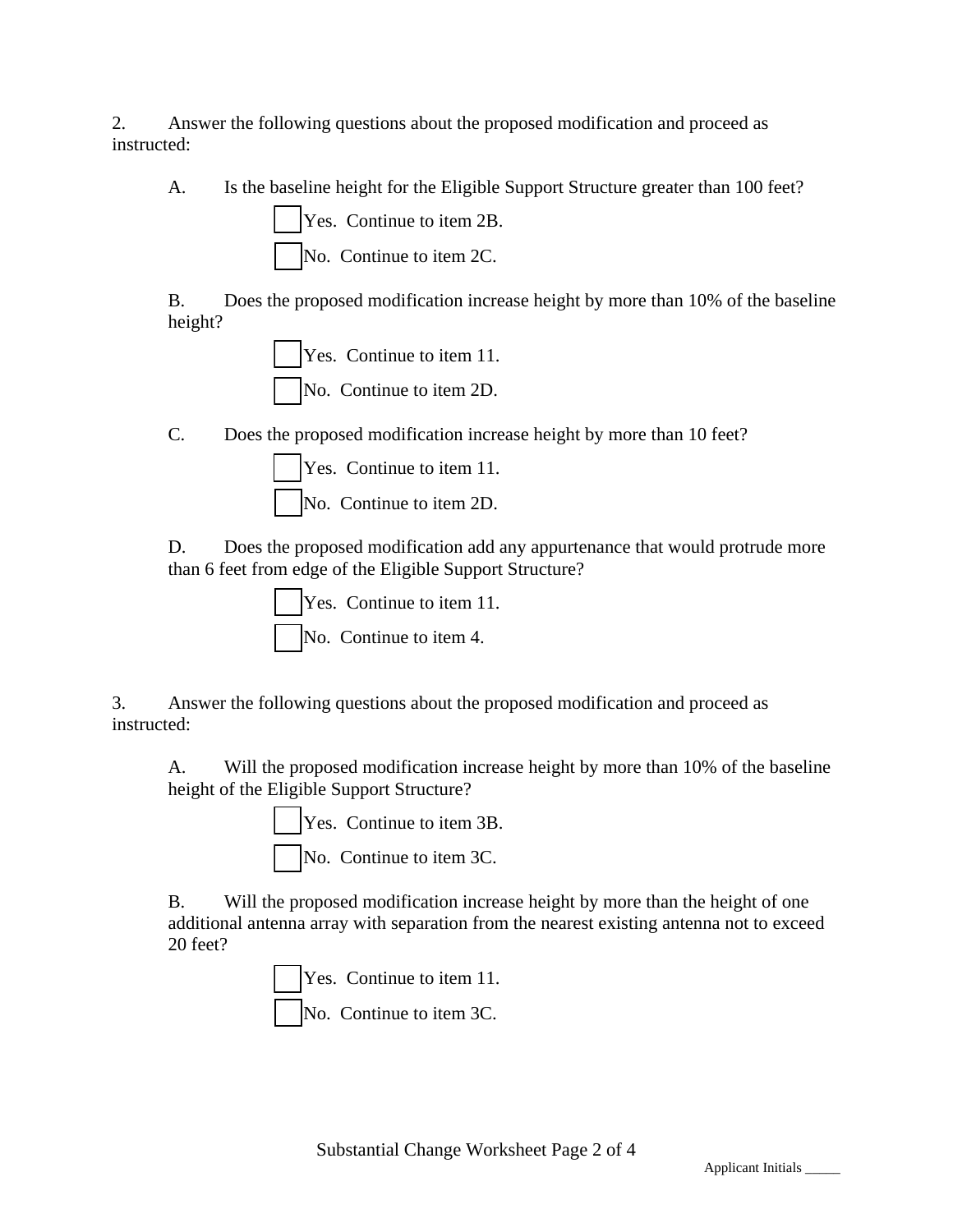C. Does the proposed modification add any appurtenance that would protrude more than 20 feet from the edge of the Eligible Support Structure?

> ☐ Yes. Continue to item 3D. No. Continue to item 4.

D. Does the proposed modification add any appurtenance that would protrude more than the width of the tower structure at the level of the appurtenance?

> **The Yes.** Continue to item 11. No. Continue to item 4.

4. Does the proposed modification involve installation of more than standard number of equipment cabinets for the technology involved, not to exceed four?

Yes. Continue to item 11.

No. If the Eligible Support Structure is a base station, continue to item 5.

If the Eligible Support Structure is a tower in the public right-of-way, continue to item 5.

If the Eligible Support Structure is a tower outside of the public right-ofway, continue to item 8.

5. Does the proposed modification involve installation of any new equipment cabinets on the ground?

Yes. Continue to item 6.

No. Continue to item 8.

6. Are there any pre-existing ground cabinets associated with the Eligible Support Structure?

Yes. Continue to item 7.

No. Continue to item 11.

7. Are the proposed new ground cabinets more than 10% larger in height or overall volume than any other ground cabinets associated with the Eligible Support Structure?

Yes. Continue to item 11.

No. Continue to item 8.

Substantial Change Worksheet Page 3 of 4<br>Applicant Initials